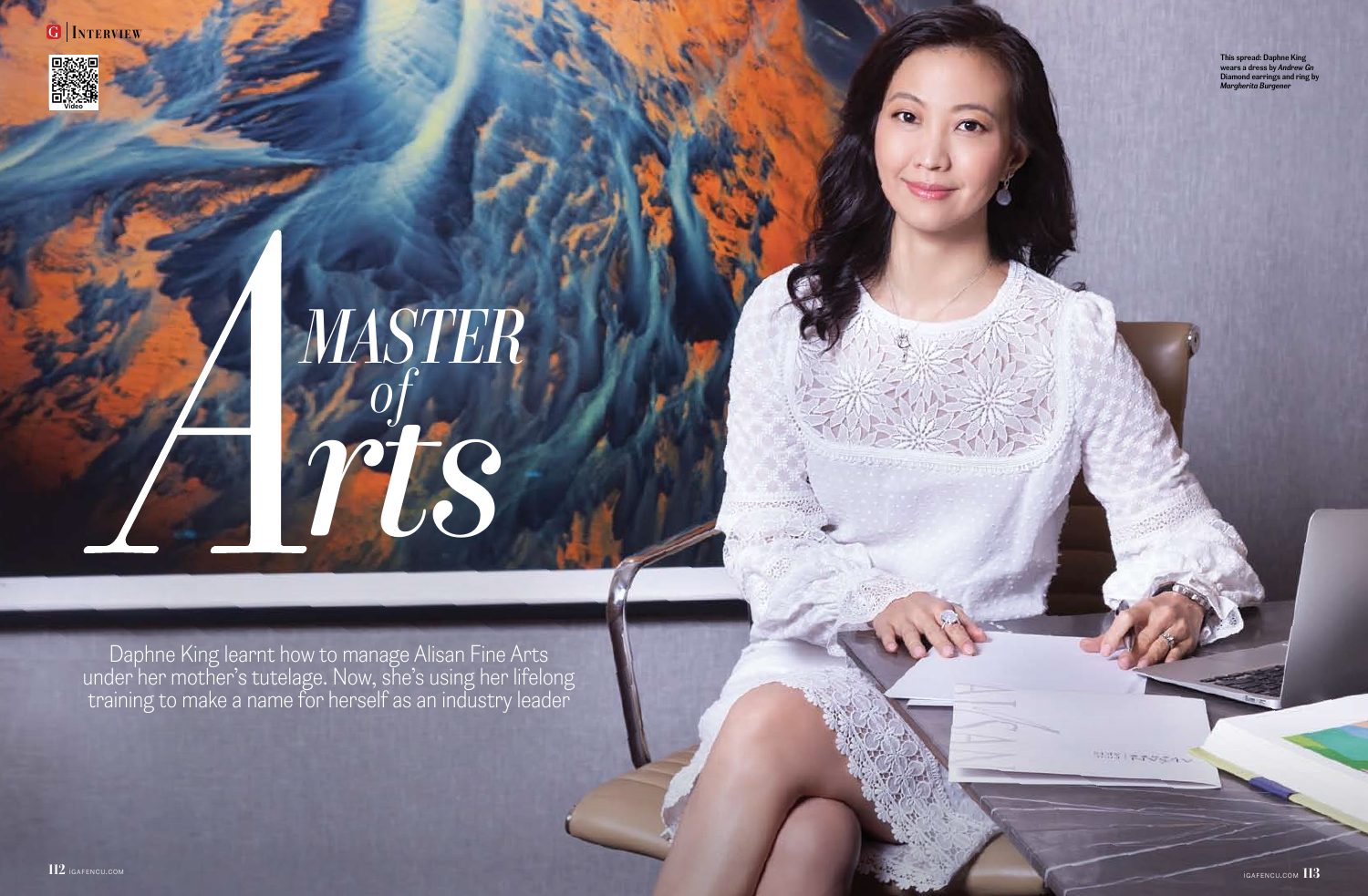Your mother, Alice King, founded Alisan Fine Arts in 1981. What was it like growing up surrounded by art? Looking back, it was actually quite amazing, but at the time I didn't really appreciate it. Like most kids I didn't realise it was unusual or different. I just thought it was the norm. However, later on when I was older, I found myself in awe of artists when they visited the gallery.

I was lucky to meet Zao Wou-ki, who right now is one of the most recognised contemporary Chinese artists. One time, when I was studying in Paris, my mum and I went to one of his exhibitions. We were one of the first galleries in Hong Kong to host a solo exhibition for him back in 1993. At that time most people didn't know who he was.

I met several others over the years, such as Walasse Ting. We just finished an exhibition for him, which was his 10th solo showcase at Alisan Fine Arts.

Overall it was quite an amazing experience.

After you graduated from the University of Pennsylvania you worked in advertising in New York and Hong Kong. What made you change career paths to work at Alisan Fine Arts?

When I first graduated from university I wanted to get some experience rather than move back to Hong Kong to work straight

 aphne King is the director of Alisan Fine Arts, one of the first contemporary Chinese art galleries in Hong Kong.

> away. When I was looking for a job in New York, I was looking in the advertising and art fields. It just so happened that I found a job in advertising first.

> It was a great experience for me, as advertising and marketing skills are things you can use in any industry. At university I took some marketing courses. I was fascinated by marketing and advertising, but at the same time I was also taking a lot of art history courses.

# Do you feel you were destined to take over the gallery?

I guess my parents probably wanted me to take over but they never pushed me to do it. I have always been interested in art so I could say, in a way, it was fated.

# How has your role progressed since you started working at the gallery in 1996?

Work has changed a lot. When I first started

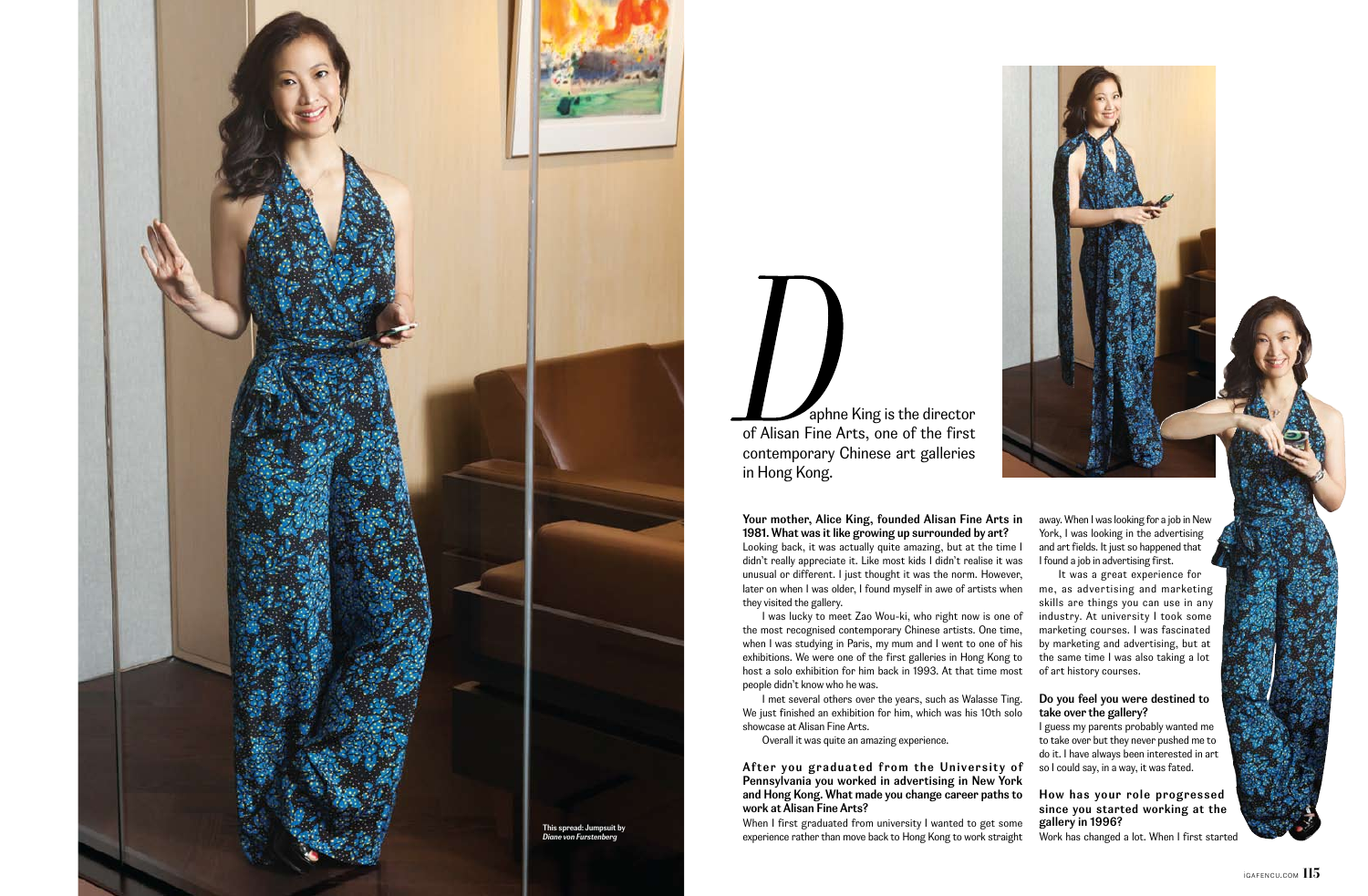my mother was quite strict with me. She wanted me to start from the bottom and do the filing and stack shelves. I kept asking her to let me do interesting things – especially because I had assistants when I worked for a large multi-national advertising agency – but my mother was adamant that I start small, because that's how I'd learn about the gallery.

She had me sort out the library's catalogues and read them as I went along. It was a meaningful experience, and now that I run the gallery as director I'm more understanding of people who are just starting out, which has made me a better manager.

# You have curated a number of exhibitions since you became a director in 2005. Which ones are you most proud of and why?

The one that stands out in my mind was the gallery's 35th anniversary last year. We held a large exhibition at Hong Kong Central Library in Causeway Bay. The exhibition showcased 35 pieces covering the gallery's 35 years. We borrowed pieces from collectors to highlight the important works and artists we've represented over the years. A lot of the artists and collectors came to the opening celebration.

On top of that, we published a book featuring every exhibition we have ever done since 1981, along with all the artists we have worked with. It took over two years to complete. It was emotional going through the archives and reading the correspondence between the artists and my mother. It was also fascinating to see the progression from hand-written letters to faxes to emails.

The book, coupled with the exhibition, is my biggest achievement to date.

# Alisan Fine Arts promotes contemporary Chinese art all over the world. What's your strategy?

We've done this in several different ways over the years. When we first started there weren't many art fairs so

 "My mother wanted me to start from the bottom and do the filing and stack shelves. I wanted to do interesting things but she was adamant that I start small"

we collaborated with galleries overseas. We did an exhibition in Hong Kong for Gao Xingjian, an artist living in Paris. At the time a friend of my mum's had a gallery in New York and we held an exhibition there also.

We have done a lot of travelling exhibitions and collaborated with museums and galleries overseas.

Now we are on the art fair circuit because those events are on the rise. We do Art Basel in Hong Kong and Art Taipei. We have done Masterpiece London and are also doing Art021 Shanghai.

We advertise in a lot of art magazines here and abroad. We use social media because in this day and age it is impossible not to. Our gallery is also featured on a lot of art websites.

# Alisan was one of the first contemporary Chinese art galleries in Hong Kong. How have you evolved to remain relevant and keep up with changes in the art world?

I feel it's important for the gallery to stay ahead of the game. As the industry has evolved I've always felt we've been one step ahead, which is important. When the gallery opened in 1981 there were only two or three galleries that focused on contemporary Chinese art. Now there are over 100 galleries in Hong Kong and all the big international galleries are setting up here.

We started out in Central and then opened a space in Aberdeen before any of the other galleries. We sort of led the push to move galleries there.

In terms of artists, we have been promoting ink art since the '90s and it is now at the forefront. Other galleries and artists are trying to catch up and get into this medium.

### What's been the biggest challenge you've faced in your role as director?

The biggest challenge has been establishing my credibility as an individual to prevent people from saying, 'Oh you're Alice King's daughter. Of course you're going to be the director.'

Maybe it was all in my mind, but I felt I had to step out of my mother's shadow and prove myself among collectors and artists. If artists don't respect